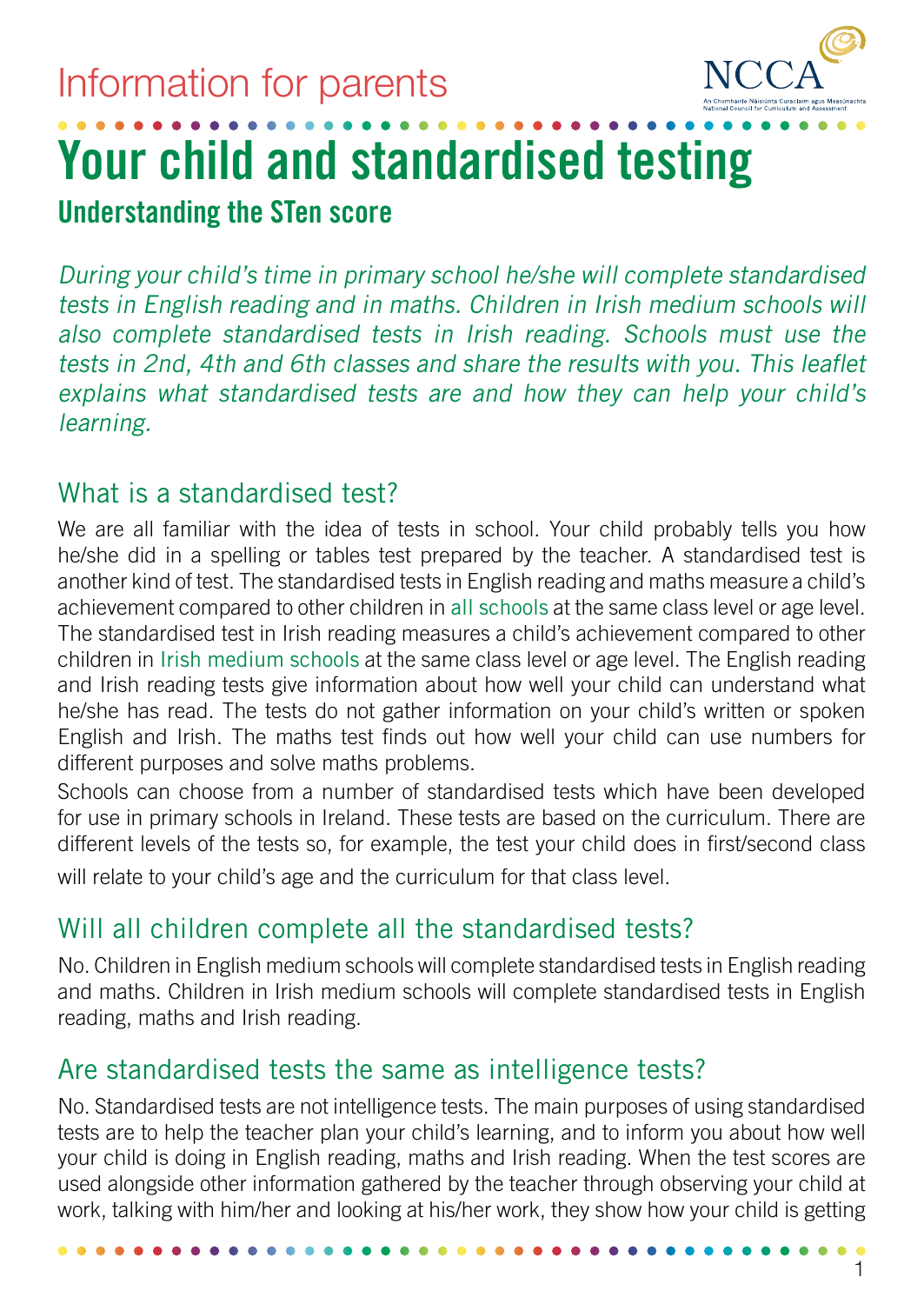

on in English reading, maths, and Irish reading, and help the teacher to identify your child's strengths and needs.

## What are standardised tests used for?

Standardised tests are used to

- report to you as a parent on your child's achievement in English reading, maths and Irish reading
- help to find out if your child has learning difficulties in English reading, maths and Irish reading so that the school can put appropriate supports in place
- help to find out if your child is a high achiever in English reading, maths and Irish reading so that appropriate learning experiences can be provided for him/her
- help your child's teacher plan for further learning across the curriculum because your child's achievement in English reading, maths and Irish reading is important for all his/her learning.

# When are standardised tests carried out?

Schools are required to use standardised tests at three identified stages during your child's time at primary school:

- English-medium schools are required to implement standardised testing in English reading and maths during the period May/June for all children in 2nd, 4th and 6th classes with effect from 2012 onwards
- Irish-medium schools are required to implement standardised testing in Irish reading, English reading and Mathematics during the period May/June for all children in 2nd, 4th and 6th classes with effect from 2012 onwards.

Many schools use standardised tests in other classes too.

# Do all children take standardised tests?

A small number of children might not take the tests. For example, if your child's first language is not English, the teacher may decide that he/she should not take the English reading test. Your child may, however, take the maths test. If your child has a learning or physical disability, the teacher may decide not to give the test but to use a different way to check on your child's progress. In all cases, the teacher will use the information he/she has about your child to decide whether or not your child should take the English reading test, the maths test and Irish reading test.

## Should I help my child prepare for standardised tests?

No. Standardised tests are one source of information about your child's achievement in English reading, maths and Irish reading. The teacher gathers information about your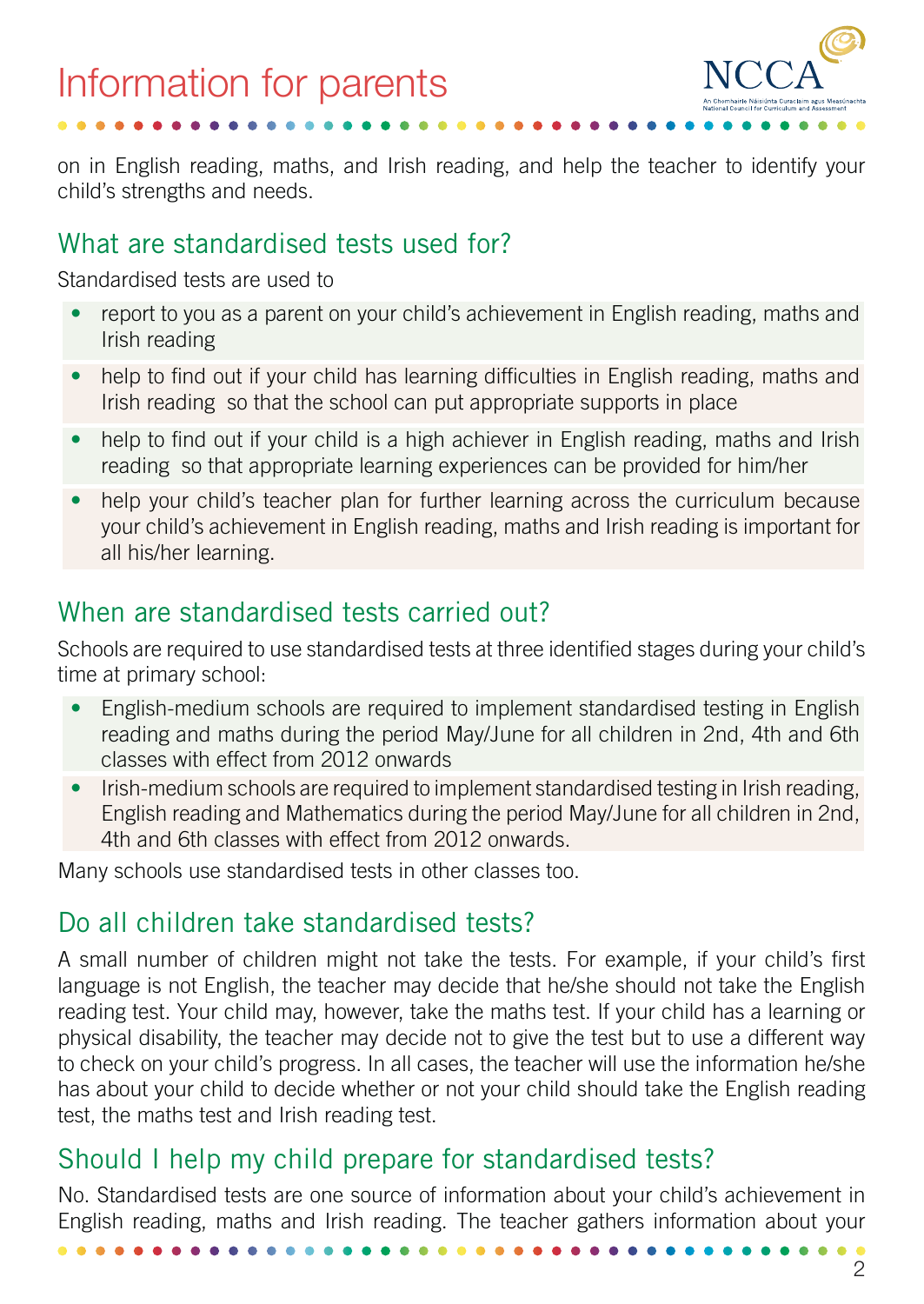

child's learning all the time. Your child will take the standardised tests on a regular school day as part of his/her daily work in the classroom. Indeed, your child may not even realise he/she has taken the tests!

#### How will I know how my child has done on the standardised tests?

Your child's class teacher will share the test results with you, typically at a parent/teacher meeting or in a school report. You will see the results of the tests on your child's school report at the end of 2nd, 4th and 6th classes.

#### How will I know what the test scores mean?

Information for parents

You will be familiar with hearing your child say he/she got 62% in a maths test or 9 out of 15 in a spelling test. Standardised tests generally use other types of scores. Your child's teacher may tell you how your child did in the test using a STen (standard ten) score.

## **Understanding STen scores**

STen scores go from 1 to 10. The table below describes what the different STen scores tell you about your child's achievement in English reading, maths and Irish reading.

| STen score | What the score means | Proportion of children who get<br>this score |
|------------|----------------------|----------------------------------------------|
| $8 - 10$   | Well above average   | 6                                            |
|            | High average         | $\overline{6}$                               |
| $5-6$      | Average              | $\overline{3}$                               |
| 4          | low average          | 6                                            |
| $1-3$      | Well below average   | 6                                            |

If your child's STen score is 5 or 6, you will know that his/her performance on the test is average. About one third of children in Ireland have STen scores in this band. You can see from the table that there are also STen scores above and below the average.

As with other tests your child does in school, his/her result on a standardised test can be affected by how he/she feels on the test day or by worry or excitement about a home or school event. This means that each test result is an indication of your child's achievement in English reading, maths and Irish reading. You play an important role in encouraging and supporting your chiId no matter what he/she scores on the test.